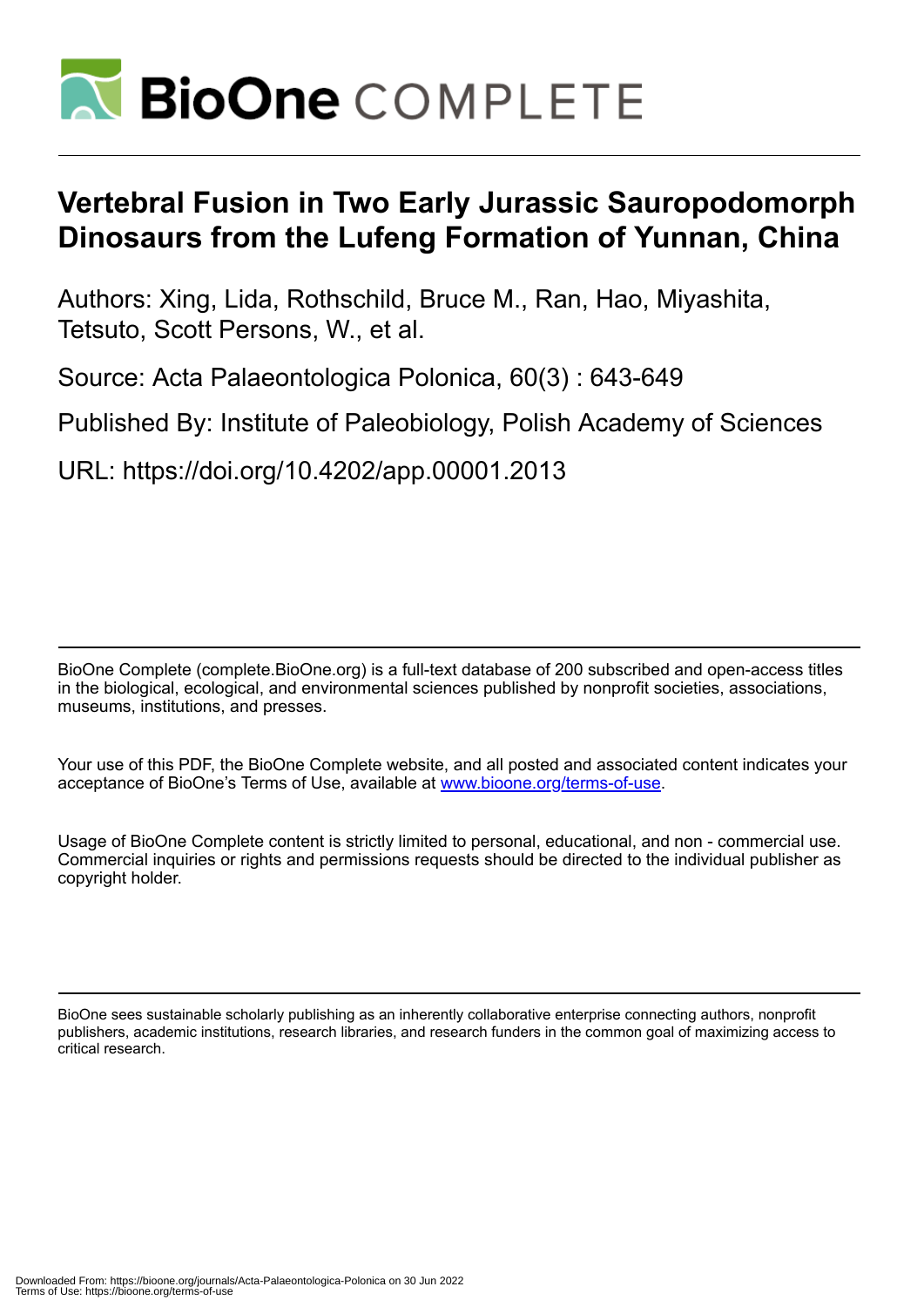# Vertebral fusion in two Early Jurassic sauropodomorph dinosaurs from the Lufeng Formation of Yunnan, China

#### LIDA XING, BRUCE M. ROTHSCHILD, HAO RAN, TETSUTO MIYASHITA, W. SCOTT PERSONS IV, TORU SEKIYA, JIANPING ZHANG, TAO WANG, and ZHIMING DONG



Xing, L., Rothschild, B.M., Ran, H., Miyashita, T., Scott Persons, W., IV, Sekiya, T., Zhang, J., Wang, T., and Dong, Z. 2015. Vertebral fusion in two Early Jurassic sauropodomorph dinosaurs from the Lufeng Formation of Yunnan, China. *Acta Palaeontologica Polonica* 60 (3): 643–649.

Here we describe two instances of pathological vertebral fusion in two genera of sauropodomorph dinosaurs from the Early Jurassic Lufeng Formation in Yunnan, China. The first is a specimen, of *Lufengosaurus huenei* with two fused cervical vertebrae, and the other is a specimen of the Lufeng basal sauropod, with two fused caudal vertebrae. Both pathologies are consistent with spondyloarthropathy and represent the earliest known occurrence of that disease in dinosaurs. The two specimens affirm that early dinosaurs suffered from the same bone diseases as living vertebrates. Spondyloarthropathy in these dinosaurs may have been induced by long-term mechanical stress, such as weight bearing, and/or limited motion at the joint that would otherwise have inhibited such remodeling. In both cases, surface remodeling suggests that the animals survived well beyond the initiation of spondyloarthropathy.

Key words: Dinosauria, sauropodomorph, spondyloarthropathy, Jurassic, Lufeng Formation, China.

*Lida Xing [xinglida@gmail.com] and Jianping Zhang [zhjping@cugb.edu.cn], School of the Earth Sciences and Resources, China University of Geosciences, Beijing 100083, China.*

*Bruce M. Rothschild [bmr@ku.edu], Division of Vertebrate Paleontology, Natural History Museum and Biodiversity Research Center, University of Kansas, 1345 Jayhawk Boulevard, Lawrence, KS 66045, USA.*

*Hao Ran [ranhao.cn@gmail.com], Key Laboratory of Ecology of Rare and Endangered Species and Environmental Protection (Guangxi Normal University), Ministry of Education, Guilin 541004, China.*

*Tetsuto Miyashita[tetsuto@ualberta.ca] and W. Scott Persons IV [persons@ualberta.ca], Department of Biological Sciences, University of Alberta, 11455 Saskatchewan Drive, Edmonton, Alberta T6G 2E9, Canada.*

*Toru Sekiya [t.sekiya.jlu@gmail.com], Zigong Dinosaur Museum, Zigong 643013, Sichuan, China.*

*Tao Wang [2625297725@qq.com], Dinosaur Museum of World Dinosaur Valley Park, Lufeng, 651200, China.*

*Zhiming Dong [lfdinodong@sina.com], Institute of Vertebrate Paleontology and Paleoanthropology, Chinese Academy of Sciences, Beijing 100044, China.*

Received 19 June 2013, accepted 3 January 2014, available online 14 January 2014.

Copyright © 2015 L. Xing et al. This is an open-access article distributed under the terms of the Creative Commons Attribution License, which permits unrestricted use, distribution, and reproduction in any medium, provided the original author and source are credited.

## Introduction

Vertebral fusion is a serious and common bone disease (Rothschild 1997; Rothschild and Martin 2006) and is widely documented in modern and ancient humans (Rogers et al. 1985; Littleton 1999; Rothschild and Martin 2006), various other mammals (Rothschild and Martin 2006), non-avian dinosaurs (Blumberg and Sokoloff 1961; Rothschild and Berman 1991; Rothschild 1997; Molnar 2001; Butler et al. 2013; Farke and O'Connor 2007), reptiles (Rothschild 1997), and fishes (Britz and Johnson 2005). The most obvious causes of vertebral fusion are the ossification of the annulus fibrosus,

often rugose and bulbous bone growth between the joined vertebrae, and the resulting loss of intervertebral flexibility. Depression of the spinal nerve may also result, which may lead to reduced or complete loss of nerve function (Rothschild 1997; Rothschild and Martin 2006; Wu et al. 2008). The pathological vertebral fusion from two genera of sauropodomorph dinosaurs described in this paper are located in Yunnan Province, China.

*Institutional abbreviations*.—ZLJ, World Dinosaur Valley Park, Lufeng, China.

*Other abbreviations*.—DISH, diffuse idiopathic skeletal hyperostosis.

*Acta Palaeontol. Pol.* 60 (3): 643–649, 2015 http://dx.doi.org/10.4202/app.00001.2013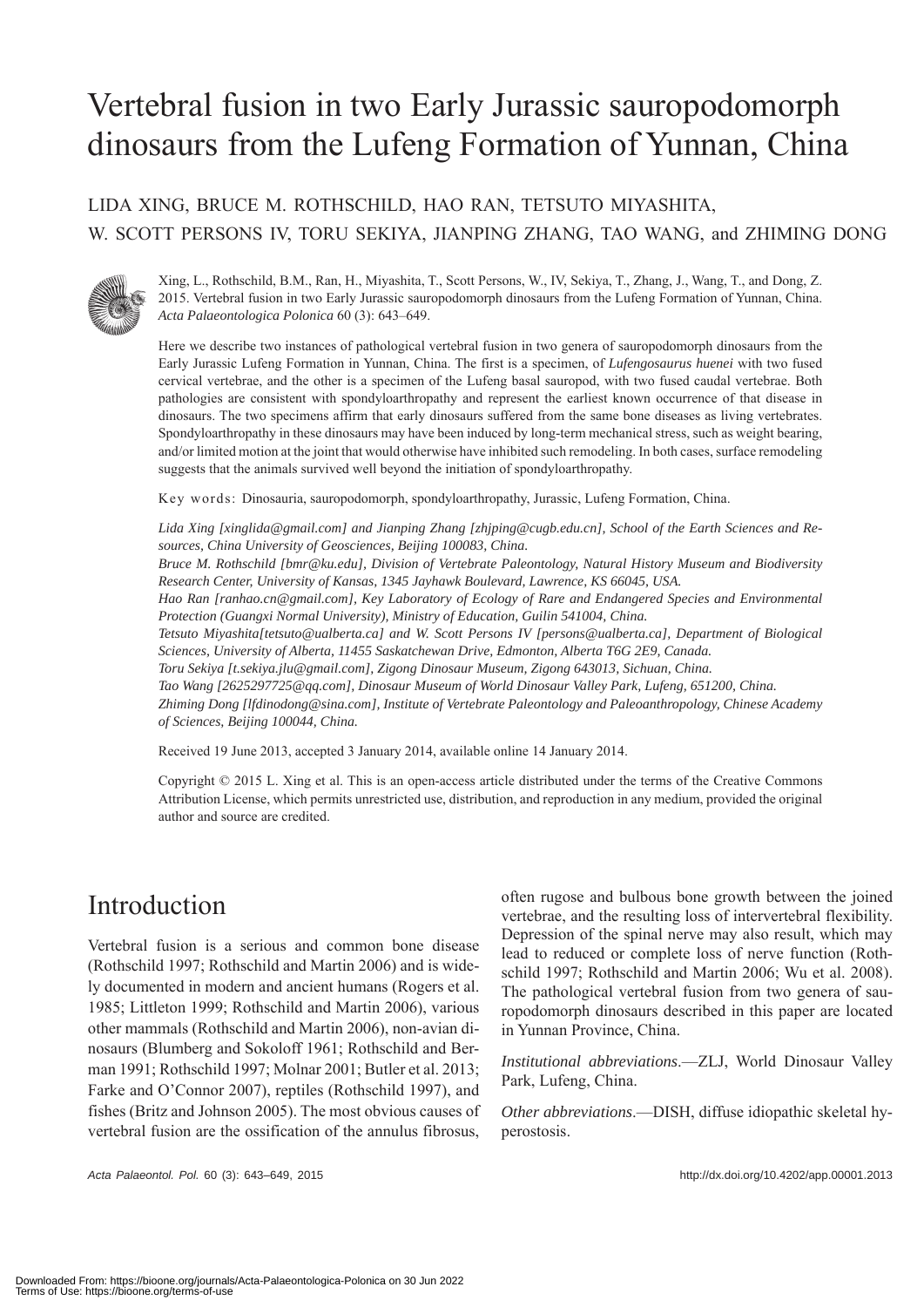### Geological setting

The Red Beds of the Lufeng Series in the Lufeng Basin (Fig. 1) are conventionally divided into upper and lower units (Bien 1941). The Lufeng Series was originally described as Late Triassic in age (e.g., Bien 1941; Young 1951). Sheng et al. (1962) proposed an Early Jurassic and Middle Jurassic age for the lower and upper units, respectively. Recent biostratigraphical correlations based on tetrapod and associated invertebrate fossils have supported this Jurassic designation (Sun and Cui 1986; Luo and Wu 1994, 1995). From 1999 to 2000, Fang and colleagues studied the stratigraphic section at Lao Changqing-Da Jianfeng in the Chuanjie Basin and restricted the name "Lufeng Formation" to what previously was the Lower Lufeng Formation and further divided it into Shawan (Dull Purplish Bed) and Zhangjia'ao (Dark Red Bed) members, and this opinion is followed here. Strata that had at various times been encompassed in the Upper Lufeng Formation were broken into the Chuanjie, Laoluocun, Madishan, and Anning formations (Fang et al. 2000).

Beginning in the 1940s, a wealth of dinosaur fossils have been unearthed in the Lufeng Basin, including material from ornithischians (e.g., Irmis and Knoll 2008), theropods (e.g., Hu 1993; Wu et al. 2009), and the sauropodomorphs *Lufengosaurus* (Young 1941, 1951; Barrett et al. 2005), *Yunnanosaurus* (Young 1942; Barrett et al. 2007), *Jingshanosaurus* (Zhang and Yang 1995), *Xixiposaurus* (Sekiya 2010), and an unnamed basal sauropod (= "Yizhousaurus" ) (Chatterjee et al. 2010). The dinosaur fauna of the Lufeng Formation is often collectively referred to as the "*Lufengosaurus* fauna" (e.g., Dong 1992).

## Material

The two fossil specimens described here were collected from the Dalishu bonebed, Shawan Member of Lufeng Formation, Lufeng County, Yunnan Provence, China. ZLJ T001 is an articulated, but incomplete, skeleton of a basal sauropodomorph dinosaur. ZLJ 0033 is a nearly complete and articulated skeleton of a basal sauropod.

# Systematic palaeontology

Dinosauria Owen, 1842

Saurischia Seeley, 1887

Sauropodomorpha von Huene, 1932

Prosauropoda von Huene, 1920

Genus *Lufengosaurus* Young, 1941

*Type species*: *Lufengosaurus huenei* Young, 1941; Lufeng Basin, China, Early Jurassic.



Fig. 1. Location and stratigraphic context of the specimens. **A**. Location (dinosaur silhouette) of the Dalishu bonebed locality in Yunnan Province, China. **B**. Stratigraphic section of Lower Jurassic strata in the Lufeng Basin. Based on Xing et al. (2013).

#### *Lufengosaurus huenei* Young, 1941 Fig. 2.

*Type material*: IVPP V15, a complete skeleton with skull.

*Type locality*: Shawan Member of Lufeng Formation(Hettangian), Shawan village, Lufeng County, Yunnan Province.

*Material*.—ZLJ T001 an articulated, but incomplete, skeleton from the Dalishu bonebed, Shawan Member of Lufeng Formation, Lufeng County, Yunnan Provence, China. ZLJ T001 and ZLJ 0013 can be referred to *Lufengosaurus huenei* based on the manus longer than the ulna and the pubis-illium length ratio of 1.1 (Young 1941, 1951; Galton and Upchurch 2004; Barrett et al. 2005).

*Description*.—ZLJ T001. The posterior cervical vertebrae (6th–10th) of *Lufengosaurus* (Young 1941, 1947) are weakly amphicoelous and lack pleurocoels (Figs. 2–4). The parapophysis develops just below the neurocentral suture to the mid-height of the centrum. There is no bony lamina connecting the parapophysis and the neural arch. The centrum is approximately twice longer anteroposteriorly than tall dorsoventrally, but the height/length ratio gets progressively higher posteriorly within the series. The centrum is constricted ventrally into a gentle hourglass shape in lateral view, and a longitudinal keel develops on the ventral surface between the intervertebral joints. The neural arch is not markedly taller dorsoventrally than the centrum. As a result, the neural spine is a low rectangle in lateral view, anteroposteriorly longer than dorsoventrally tall. The dorsal margin of the neural spine is straight horizontally or slightly posterodorsally inclined. Both pre- and postzygapophysis are robust, round in cross section and projected for less than 20% the length of the centrum beyond the intervertebral joint. The prezygapophysis has a weak ridge along the lateroventral margin in lateral view, whereas the postzygapophysis has a medial wall along all its length **Example 1981**<br>  $\begin{bmatrix}\n\sqrt{1} & \sqrt{1} & \sqrt{1} \\
\sqrt{2} & \sqrt{1} & \sqrt{1} \\
\sqrt{2} & \sqrt{1} & \sqrt{1} \\
\sqrt{2} & \sqrt{1} & \sqrt{1} \\
\sqrt{2} & \sqrt{1} & \sqrt{1} \\
\sqrt{2} & \sqrt{1} & \sqrt{1} \\
\sqrt{2} & \sqrt{1} & \sqrt{1} \\
\sqrt{2} & \sqrt{1} & \sqrt{1} \\
\sqrt{2} & \sqrt{1} & \sqrt{1} \\
\sqrt{2} & \sqrt{1} & \sqrt{1} \\
\sqrt{2} & \sqrt{1} & \sqrt{1}$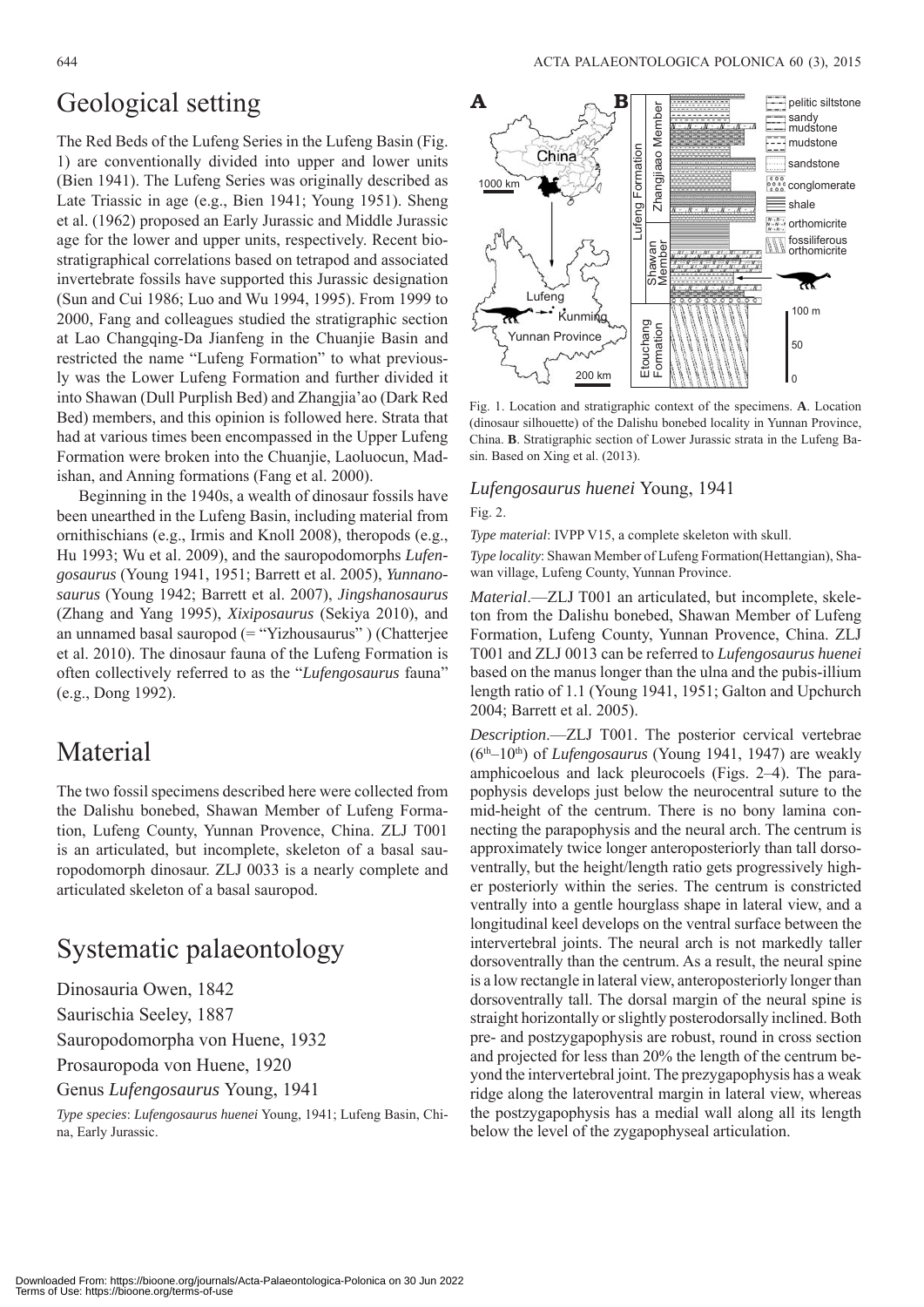

Fig. 2. The 7th and 8th cervical vertebrae of spondyloarthropathy dinosaur *Lufengosaurus huenei* Young, 1941 (ZLJ T001) from Dalishu bonebed, Lower Jurassic, in right lateral (**A**), left lateral (**B**), posterior (**C**), dorsal (**D**), ventral (**E**), and anterior (**F**) views.

The pathologic vertebrae of ZLJ T001 are the  $7<sup>th</sup>$  and  $8<sup>th</sup>$ cervical vertebrae (Figs. 2, 3), which are fused at the intervertebral joint (contrast with the normal  $7<sup>th</sup>$  and  $8<sup>th</sup>$  cervical vertebrae of *Lufengosaurus huenei* ZLJ 0013; Fig. 4). This region is swollen with anomalous ossification. Like normal posterior cervical vertebrae, the anterior surface of the  $7<sup>th</sup>$ centrum and the posterior surface of the 8th centrum are both gently concave. A pleurocoel is absent. The ventral keel is present on both centra but splits into two parallel ridges in the pathological region in ventral view. Unlike normal posterior cervical vertebrae, the neural spines are anteroposteriorly shorter than dorsoventrally tall in lateral view. The posterior surface of the neural spines is rugose, with numerous pits and tubercles developed over the normal, smooth texture, which indicates ossification of the interspinous tendons at the site of attachment (Fig. 3).

The 7<sup>th</sup> cervical vertebra (centrum length: 265 mm; centrum width [anterior]: 125 mm; centrum height [anterior]: 130 mm) has an incompletely closed, visible neurocentral suture. The parapophysis is normal on the right side and poorly preserved on the left. The broken right prezygapophysis shows no abnormal internal structure within that part of the neural arch. The  $8<sup>th</sup>$  cervical vertebra (centrum length: 190 mm; centrum width [posterior]: 135 mm; centrum height [posterior]: 150 mm) is shorter anteroposteriorly than the  $7<sup>th</sup>$ cervical vertebra. The parapophysis is just behind the pathological region on both right and left sides.

The centrum fusion between the  $7<sup>th</sup>$  and  $8<sup>th</sup>$  cervical vertebrae is due to proliferation and ossification of annulus fibrosus, not by the ossification of the intervertebral ligaments. The surface of the fused region is generally smooth. At the border of the proliferation, some exostoses are visible. No infection holes or bone density changes are apparent, and the surfaces of each vertebra are free of tooth marks. Inconsistent with infection, the pathology is highly localized and appears only at and around the intervertebral zone, with both the posterior end of the  $7<sup>th</sup>$  cervical and the posterior end of the 8<sup>th</sup> cervical having altogether normal appearances.

*Stratigraphic and geographic range.—*ZLJ T001 and ZLJ 0013 are from Dalishu bonebed, Shawan Member of Lufeng Formation, Lufeng County, Yunnan Provence, China.

Dinosauria Owen, 1842 Saurischia Seeley, 1887 Sauropodomorpha von Huene, 1932 Sauropoda Marsh, 1878 Sauropoda gen. et sp. indet. Fig. 5.

*Material*.—ZLJ 0033 is a nearly complete and articulated skeleton from the Dalishu bonebed, Shawan Member of Lufeng Formation, Lufeng County, Yunnan Provence, China, which was initially identified as *Lufengosaurus huenei* by the World Dinosaur Valley Park. However, subsequent examination by Chatterjee et al. (2010) showed that it is a basal sauropod, but a detailed description has yet to be published. This view is followed here.

*Description*.—ZLJ 0033 shows fusion between the 4<sup>th</sup> and 5<sup>th</sup> caudal vertebrae (Fig. 5). The fusion is due to ossification of the annulus fibrosus, particularly expanded around the lateral margin of the centrum, which makes the region of the intervertebral joint appear swollen. The breakage between the two fused vertebrae reveals that the centra are weakly amphicoe-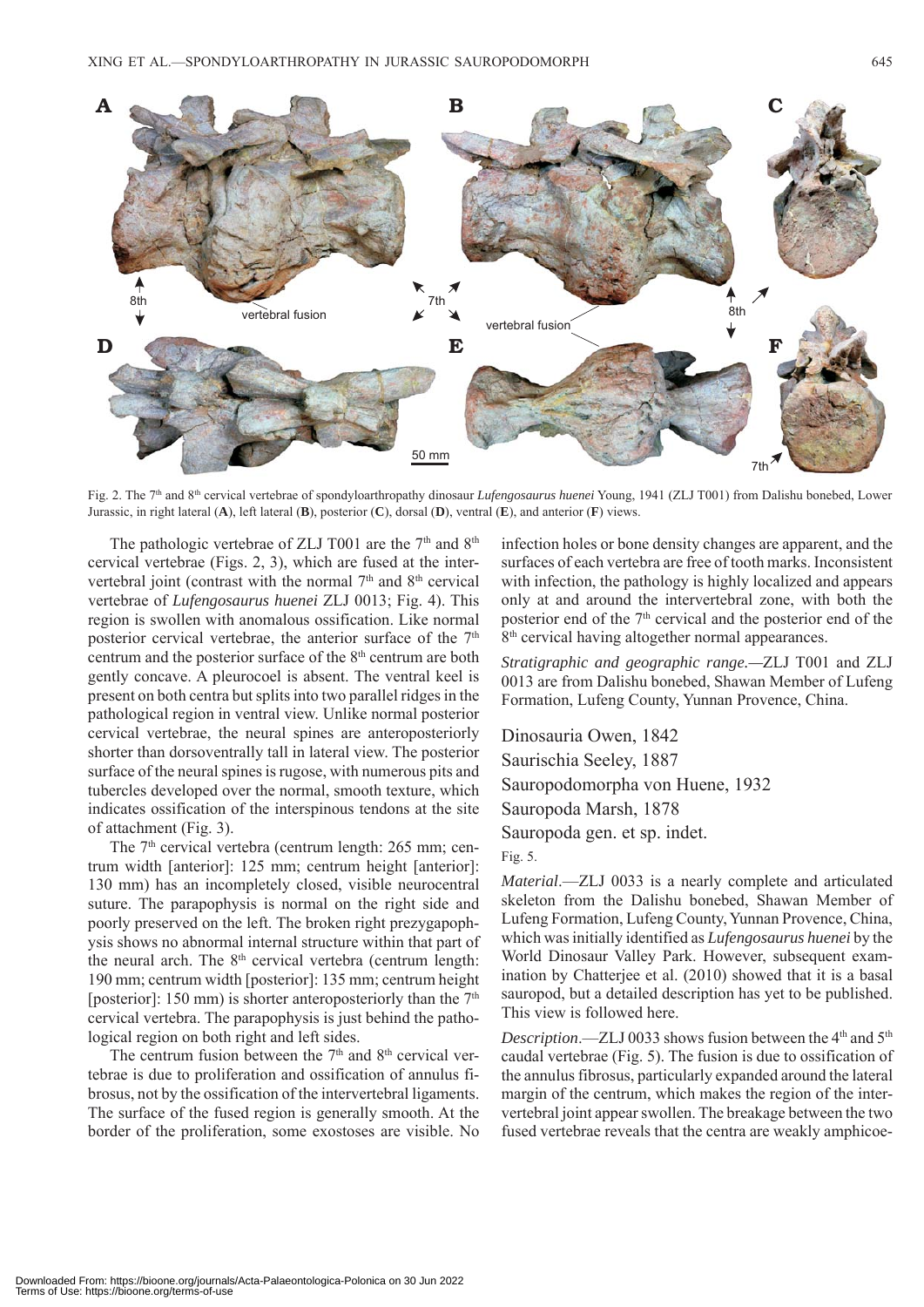![](_page_4_Figure_1.jpeg)

Fig. 3. Details of the rugose surfaces of the posterior neural-spine faces of the 7<sup>th</sup> (**A**) and 8<sup>th</sup> (**B**) cervical vertebra of spondyloarthropathy dinosaur *Lufengosaurus huenei* Young, 1941 (ZLJ T001) from Dalishu bonebed, Lower Jurassic.

lous, and the fusion did not affect the intervertebral disc and zygapophyseal contact. As in the pathological cervical vertebrae of ZLJ T001, the surface texture is smooth. At the broken plane, the internal structure and bone density appear identical to those of the other caudal vertebrae. Neither are there tooth marks or any correlates of infection.

Both pathological vertebrae lack pleurocoels and a ventral keel. The 4<sup>th</sup> caudal vertebra (centrum length: 100 mm; centrum width [anterior]: 110 mm; centrum height [anterior]: 135 mm) is anteroposteriorly shorter than the  $5<sup>th</sup>$  caudal vertebra (centrum length: 115 mm; centrum width [posterior]: 94 mm; centrum height [posterior]: 125 mm). The neural spine is inclined posterodorsally, and the transverse process extends posterolaterally. The site of attachment for the haemal arch is obliterated by the ossification of the annulus fibrosus between the 4<sup>th</sup> and 5<sup>th</sup> caudal vertebrae, but is normal between the  $5<sup>th</sup>$  and  $6<sup>th</sup>$  caudal vertebrae.

#### Discussion

There are several potential causes of pathologic vertebral fusion, including: congenital (as reported in fish by Britz and Johnson [2005]), malformation during the healing of a bone fracture (Lovell 1997; Rothschild 1997; Resnick 2002; Rothschild and Martin 2006; Bulter et al. 2013), infection (Bramlage and Dvm 1998; Rothschild and Martin 2006), diffuse idiopathic skeletal hyperostosis (DISH) (Resnick et al. 1975, 1978; Resnick 2002; Rothschild and Martin 2006; Rothschild 2013), and spondyloarthropathy (Rothschild and Martin 2006).

In both specimens, the fusion is the result of ossification of the annulus fibrosus, not ossification of longitudinal ligaments (Rothschild 1997; Rothschild and Martin 2006). The fused vertebrae are isolated cases, with no other abnormal ossifications detected elsewhere along the axial series or in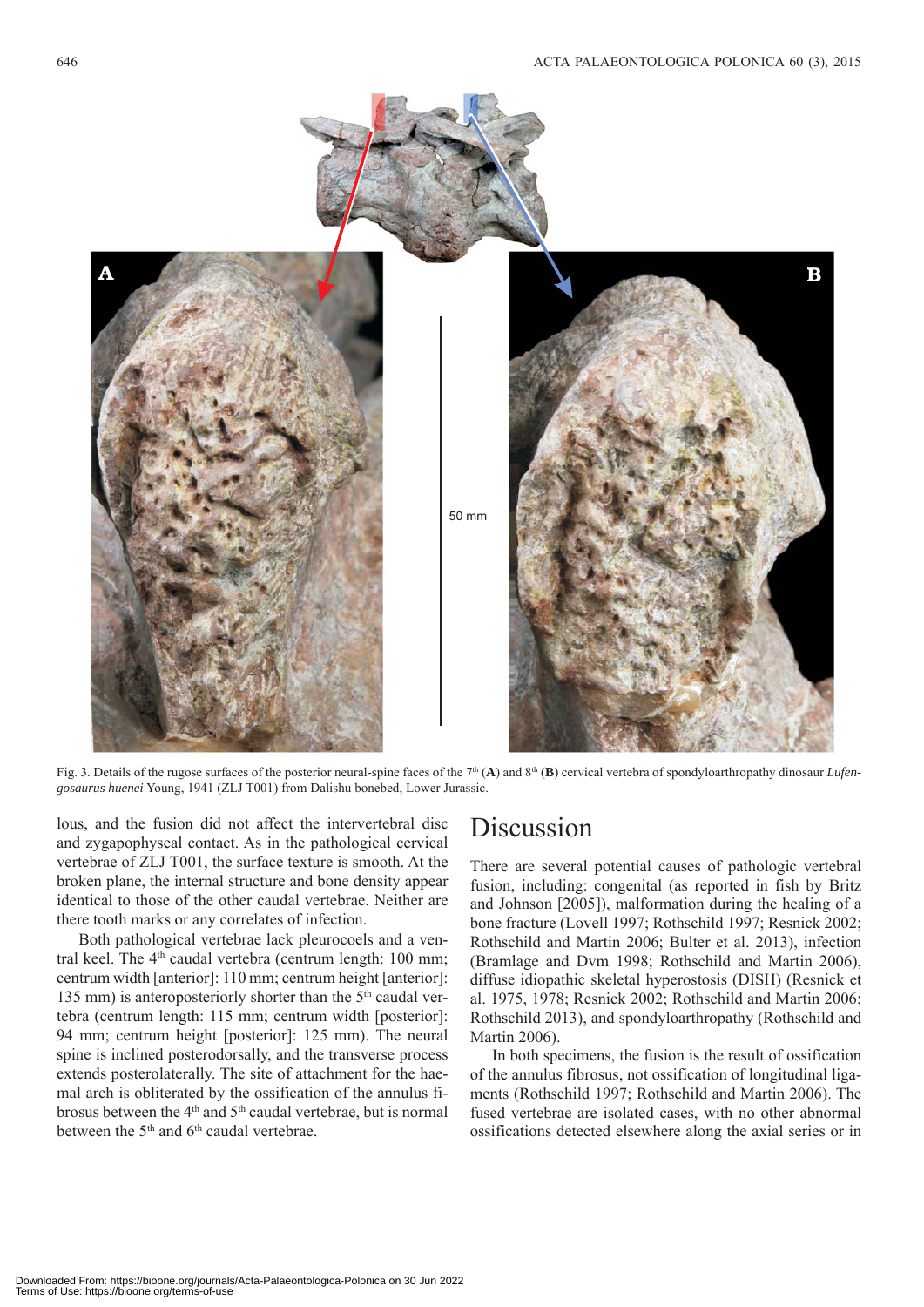![](_page_5_Picture_1.jpeg)

Fig. 4. Normal 7th and 8th cervical vertebrae of spondyloarthropathy dinosaur *Lufengosaurus huenei* Young, 1941 (ZLJ 0013) from Lufeng Basin, Lower Jurassic, in left lateral view.

![](_page_5_Figure_3.jpeg)

Fig. 5. The 4<sup>th</sup> and 5<sup>th</sup> caudal vertebrae of Sauropoda gen. et sp. indet. (ZLJ 0033) from Dalishu bonebed, Lower Jurassic, in right lateral (A), left lateral (**B**), dorsal (**E**), and ventral (**F**) views; anterior (**C**, **G**) and posterior (**D**, **H**) views of 4th and 5th caudal vertebrae, respectively. Red line in F shows location of the chevron articulation; red line in G shows boundary between proliferation and centrum.

the appendicular skeleton. The external bone surfaces are smooth and there are no scars or fractural vestiges. Thus, injury and healing malformation can be confidently ruled out (Lovell 1997; Rothschild 1997; Resnick 2002; Rothschild and Martin 2006) as can DISH, which is characterized by the fusion of at least three or more vertebrae and by the formation of wave-like bone structure on the ventral side the vertebral column (Resnick et al. 1975, 1978; Resnick 2002; Rothschild and Martin 2006; Rothschild 2013). No evidence of infection (such as pits or areas of aberrant bone density) was found (Bramlage and Dvm 1998; Rothschild and Martin 2006).

The ossification of the annulus fibrosus, the smooth surfaces of the syndesmophyte, and the obvious proliferation of ossification at the centere and along the border of ZLJ T001 and ZLJ 0033 are characteristic of spondyloarthropathy (Rothschild 1997; Rothschild and Martin 2006; Wu et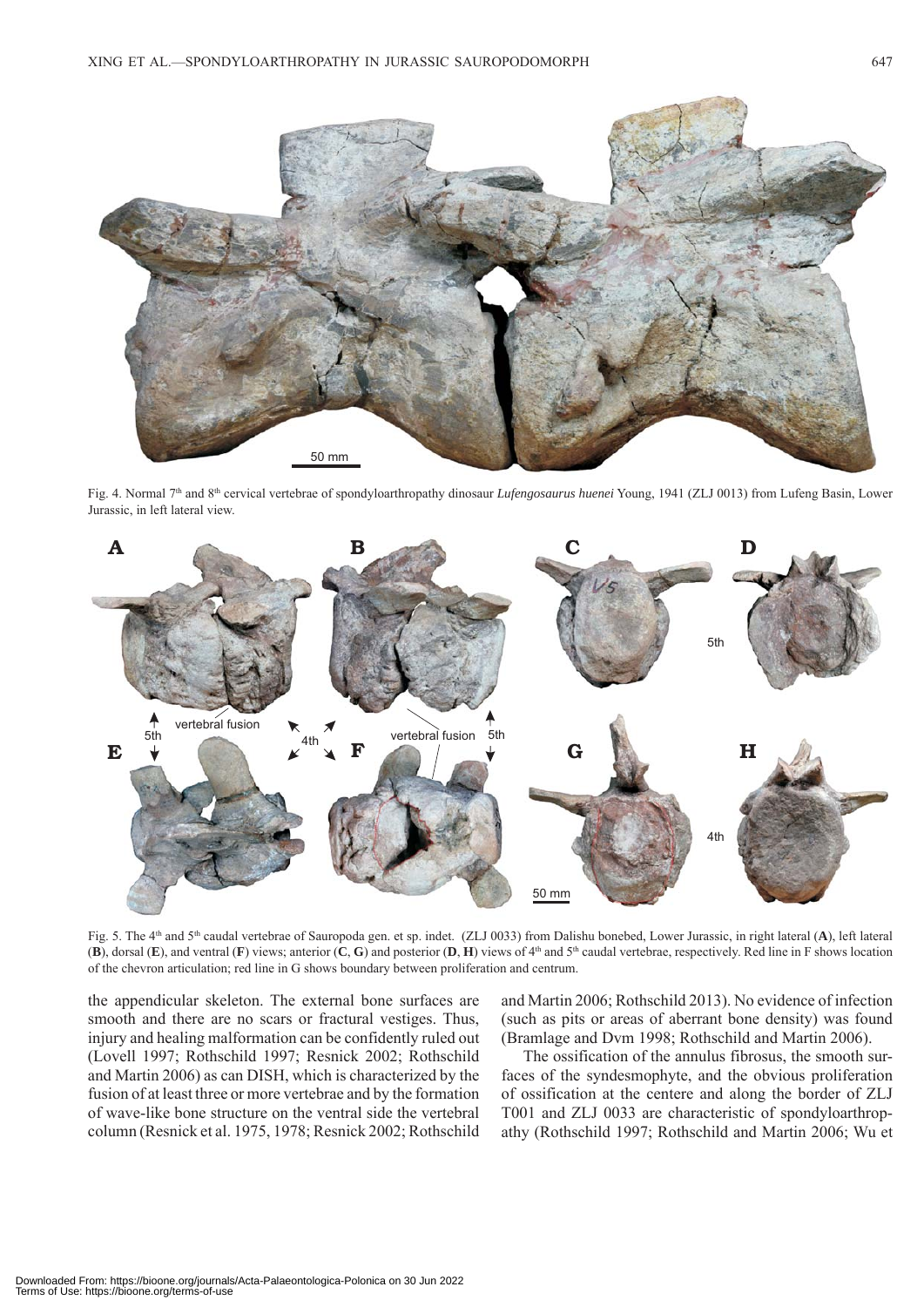al. 2008). Distinguishing the various forms of spondyloarthropathy in fossil bones is difficult (Rothschild and Martin 2006). However, the isolated nature of the ossifications rules out ankylosing spondylitis (AS) and inflammatory bowel disease associated arthritis (IBDA), which usually affect numerous vertebrae in a lumbar-cervical progression (Resnick 2002; Stein and Taylor 2004; Rothschild and Martin 2006). As spondyloarthropathy is long-term remodelling of intervertebral joints, these cases of the disorder reported here could have been a response to long-term mechanical stress by weight bearing and/or reduced frequency of motion at joints that would otherwise have prevented such remodelling.

There are reports of spondyloarthropathy in sauropods (e.g., *Camarasaurus*), hadrosaurs, and ceratopsid dinosaurs (Rothschild 1997; Rothschild et al. 2002), but never before in non-sauropod sauropodomorphs. Although there are some examples of spondyloarthropathy in Permian reptiles (Rothschild et al. 2012), the previous earliest record of spondyloarthropathy among dinosaurs comes from *Camarasaurus* (Late Jurassic, late Oxfordian–Tithonian) (Rothschild et al. 2002). These sauropodomorphs (ZLJ T001 and ZLJ 0033) are, therefore, the oldest record of spondyloarthropathy in dinosaurs, being Early Jurassic (Hettangian–Sinemurian).

The two samples are proof that early dinosaurs suffered from bone diseases similar to those afflicting modern vertebrates. The pathologies may have caused dysmorphosis of the appearance of the neck and the tail, but, given the limited extent of fusion, the in-life visibility of the pathologies may have been limited. Considering that fusion of even ten vertebrae in humans affected by DISH is not associated with measurable loss of vertebral motion (Rothschild 1982), mobility of the neck and tail may not have been significantly restricted in these individuals. In neither of the sauropodomorphs does the ossification appear to have been life threatening.

In modern large-bodied mammals, vertebral fusions are common. The frequency of spondyloarthropathy is less than 1% in Miocene horses, 2% in Pliocene horses, 3% in Pleistocene horses, and as high as 8% in extant horses. There is a similar progression in rhinoceros from 5% in the Oligocene to 35% today (Rothschild and Martin 2006). Wider and more controlled sampling is required to assess whether these are trends. Taken at face value, however, high levels of the disorder among extant populations of horses and rhinoceros does not appear to be associated with much reduction of fitness.

Fusion of adjacent caudal vertebrae is common among sauropods, especially in *Apatosaurus*, *Camarasaurs*, and *Diplodocus* (Rothschild and Berman 1991). Rothschild and Berman (1991) suggested that the caudal fusion of these sauropods might have been of benefit for a cantilever effect while mating. But the fusion limited to two vertebrae in the series would not have had a measurable effect on such a function. In ceratopsians, the first three cervical vertebrae are fused into a structure known as the syncervical, which may have functioned to support the animals' massive skulls (Rothschild 1997). Though the potential functional benefits of intervertebral fusion remains uncertain, it is clear that, at the expense

of mobility, intervertebral fusion, even that resulting from spondyloarthropathy, would have increased the rigidity of the vertebral column. Nevertheless, intervertebral fusion in the Lufeng sauropodomorph dinosaurs clearly was non-fatal.

### Acknowledgements

We thank Laigen Wang (Chairman of World Dinosaur Valley Park, Yunnan Province, Lufeng, China) for providing the dinosaur specimens for study. We thank Paul Barrett (Natural History Museum, London, UK), Phil Mannion (Imperial College London, UK), and Michael Taylor (University of Bristol, UK) for helpful reviews.

# References

- [Barrett, P.M., Upchurch, P., and Wang, X.L. 2005. Cranial osteology of](http://dx.doi.org/10.1671/0272-4634(2005)025%5b0806:COOLHY%5d2.0.CO;2) *Lufengosaurus huenei* Young (Dinosauria: Prosauropoda) from the Lower Jurassic of Yunnan, People's Republic of China. *Journal of Vertebrate Paleontology* 25: 806–822.
- [Barrett, P.M., Upchurch, P., Zhou, X.D., and Wang, X.L. 2007. The skull of](http://dx.doi.org/10.1111/j.1096-3642.2007.00290.x) *Yunnanosaurus huangi* Young, 1942 (Dinosauria: Prosauropoda) from the Lower Lufeng Formation (Lower Jurassic) of Yunnan, China. *Zoological Journal of the Linnean Society* 150: 319–341.
- Bien, M.N. 1941. "Red Beds" of Yunnan. *Bulletin of the Geological Society of China* 21: 159–198.
- [Blumberg, B.S. and Sokoloff, L. 1961. Coalescence of caudal vertebrae in](http://dx.doi.org/10.1002/art.1780040605) the giant dinosaur *Diplodocus*. *Arthritis & Rheumatism* 4: 592–601.
- Bramlage, L.R. and Dvm, M.S. 1998. Infection of bones and joints. *AAEP Proceedings* 44: 148–151.
- [Britz, R. and Johnson, G.D. 2005. Occipito-vertebral fusion in ocean sun](http://dx.doi.org/10.1002/jmor.10366)fishes (Teleostei: Tetraodontiformes: Molidae) and its phylogenetic implications. *Journal of Morphology* 266: 74–79.
- [Butler, R.J., Yates, A.M., Rauhut, O.W.M., and Foth, C. 2013. A pathological](http://dx.doi.org/10.1080/02724634.2012.710691) tail in a basal sauropodomorph dinosaur from South Africa: evidence of traumatic amputation? *Journal of Vertebrate Paleontology* 33: 224–228.
- Chatterjee, S., Wang, T., Pan, S.G., Dong, Z., Wu, X.C., and Upchurch, P. 2010. A complete skeleton of a basal sauropod dinosaur from the early Jurassic of China and the origin of Sauropoda. *Geological Society of America Abstracts with Programs* 42 (5): 26.
- Dong, Z.M. 1992. *Dinosaurian Faunas of China*. 188 pp. China Ocean Press, Beijing.
- Fang, X.S., Pang, Q.J., Lu, L.W., Zhang, Z.X., Pan, S.G., Wang, Y.M., Li, X.K., and Cheng, Z.W. 2000. Lower, Middle, and Upper Jurassic subdivision in the Lufeng region, Yunnan Province. *In*: *Proceedings of the Third National Stratigraphical Congress of China*, 208–214. Geological Publishing House, Beijing.
- Farke, A.A. and O'Connor, P.M. 2007. Pathology in *Majungasaurus crenatissimus* [\(Theropoda: Abelisauridae\) from the Late Cretaceous of Mada](http://dx.doi.org/10.1671/0272-4634(2007)27%5b180:PIMCTA%5d2.0.CO;2)gascar. *Journal of Vertebrate Paleontology* 27: 180–184.
- [Galton, P.M. and Upchurch, P. 2004. Prosauropoda.](http://dx.doi.org/10.1525/california/9780520242098.003.0014) *In*: D.B. Weishampel, P. Dodson, H. Osmólska (eds.), *The Dinosauria, Second Edition*, 232–258. University of California Press, Berkeley.
- Hu, S.J. 1993. A short report on the occurrence of *Dilophosaurus* from Jinning County, Yunnan Province. *Vertebrata PalAsiatica* 31: 65–69.
- Huene, F. von 1920. Bemerkungen zur systematic und stammesgeschichte einiger reptilien. *Zeitschrift für Inducktive Abstammungs und Vererbungslehre* 24: 162–166.
- Huene, F. von 1932. Die fossile Reptil-Ordnung Saurischia, ihre Entwicklung und Geschichte. *Monographien Geologie und Paläontologie* 4: 1–361.
- [Irmis, R.B. and Knoll, F. 2008. New ornithischian dinosaur material from](http://dx.doi.org/10.1127/0077-7749/2008/0247-0117) the Lower Jurassic Lufeng Formation of China. *Neues Jahrbuch für Geologie und Paläontologie, Abhandlungen* 247: 117–128.